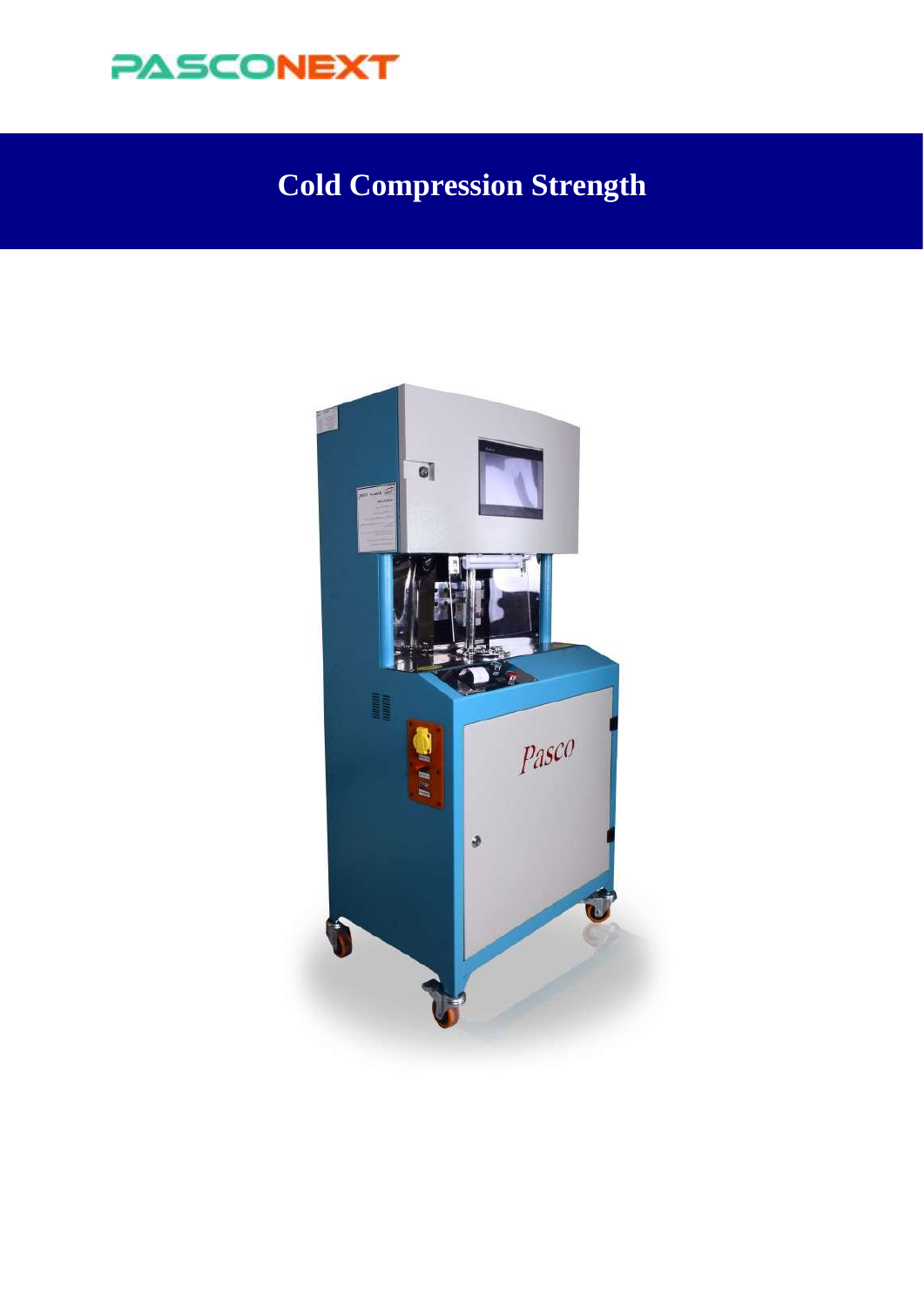# **PASCONEXT**

#### **General Features**

Cold Compression Strength Testing Machine determines the compressive load that fired pellets withstand before breaking. This machine measures the crushing strength of iron ore pellet at the precision of one decimal number in kilograms. In other words, the technological advantage of this machine is that it registers the crushing force and time precisely. The machine is capable of receiving one thousand pieces of data from the load cell per second to determine the fastest route to the peak crushing force.

Along with the high sensitivity, the machine is designed so as to be operated easily, to perform the tests with minimum operating skill, receive data, as well as to process and conduct the test with the highest power.

The device consists of a loading unit, with an automatic handler and feeder for the samples and an electronic unit for indication, printing, and statistic calculation of crushing strength test data.

### **System Features**

The device loading, with a capacity of 2,000 Dan (~2,000 kg), works at constant compression speed (8, 15, 20, or 40 mm/min). The low speed is kept only during the compression period. High-speed movement of the compression plate is provided in the sweeping and return phases to reduce total test time. The load measuring system is equipped with an electrical self-calibration procedure, performed periodically. Data are displayed and printed both in kilogram and with a resolution of 1 kg.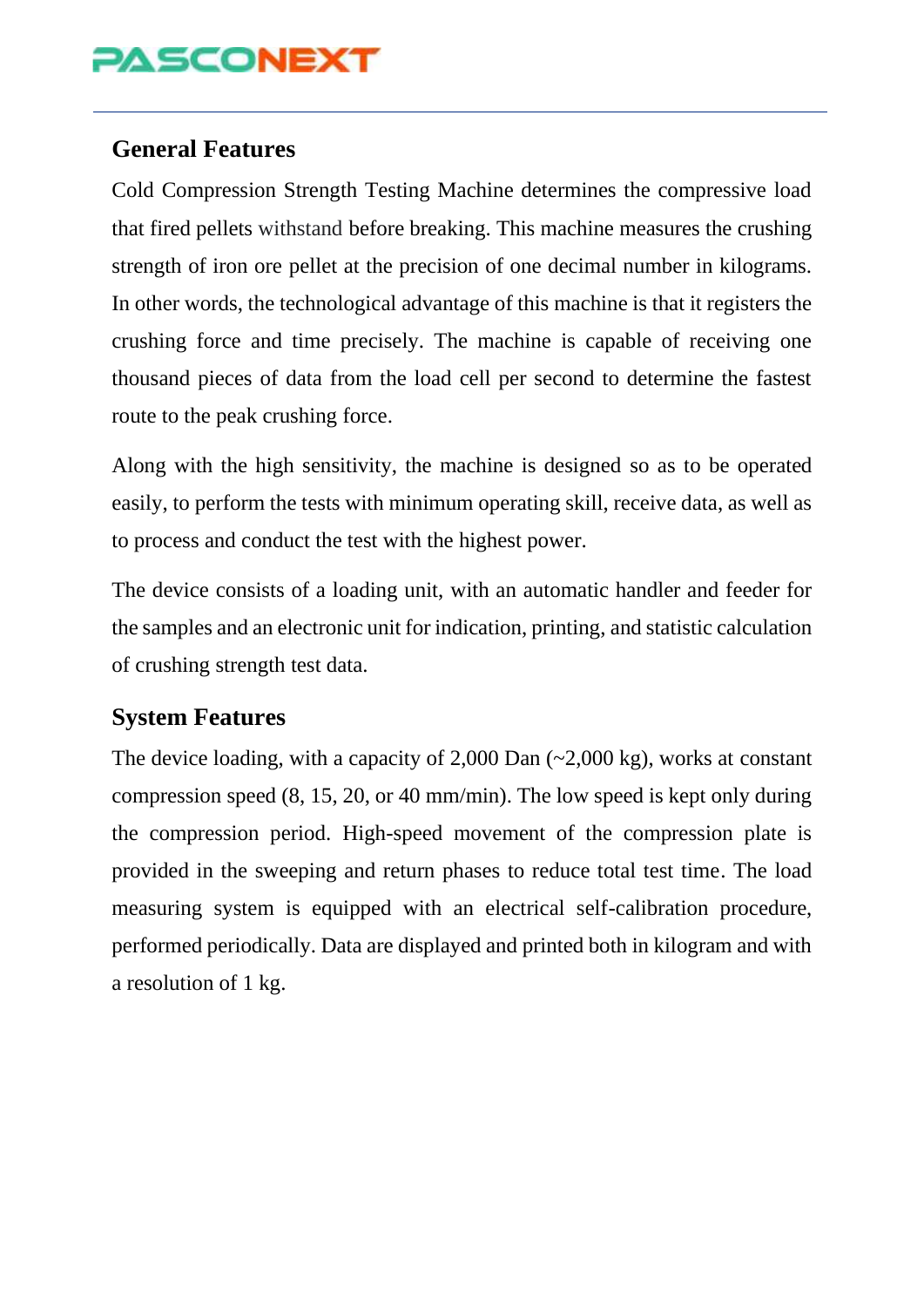

### **Automatic feeder**

The task of the feeder is to carry pellets to the disc and subsequently to below the ramrod. The feeder of the machine is an angled bowl with two holes of 180 degrees from the center of the feeder in the corner. When the bowl rotates, the pellets enter the hole, and the escape route above the bowl leads the pellets towards the disc.



#### **Operating Mode**

The equipment can be operated in manual or auto mode. In manual mode, the operator puts a substance in the disc and by pressing  $1<sup>st</sup>$  test the punch moves down and determines the load at which the test piece undergoes complete breakage.

In Auto test mode the electronic unit identifies automatically the crushing strength as the maximum load in a "load decrease crushing logic" or a "time base crushing logic" with programmable parameters. Auto Mode allows using the system not only for routine purpose but also as a research tool.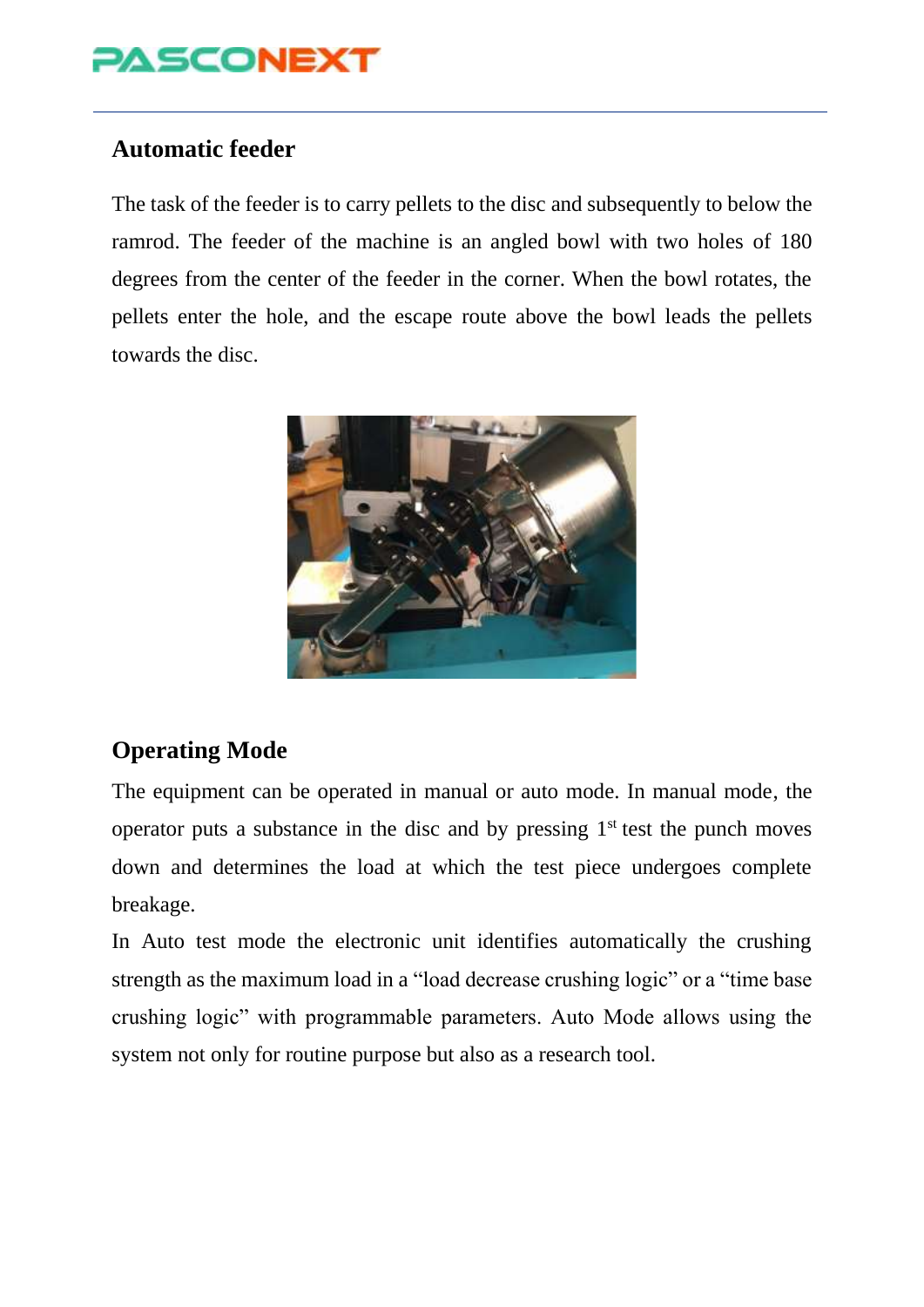## **PASCONEXT**

### **Electronic Unit**

The electronic unit drives the compression process and provides to display and to print the crushing strength values and to calculated statistic data. The available statistics are: minimum and maximum value, number of tests with values under different thresholds, mean value, standard deviation and variation coefficient. The electronic cage includes a thermal paper printer for status messages and current data printing. A remote host computer interface (RS232C) is included to allow data logging and/or graphic representation of the results. The Pasco CCS software is available for providing a user-friendly interface to archive and graphical print out of the test results.

#### **Pasco CCS software**

The Pasco CCS software is optional dedicated software that allows the operator to have on-line monitoring of test results and to get the print out of test report as in the Standards. Acquisition, archiving, printing, and export of test data, together with the graphical representation of the results are fully provided. The software is compatible with Microsoft Windows© environment.

### **Load Cell Calibration system**

The CCS Calibration System is an external comparison tool that allows the users to perform a periodic calibration of the device with a certified load cell. All mechanical parts needed to operate with the load cell are included in the kit. The provided calibration certificate guarantees the precision of the readings.